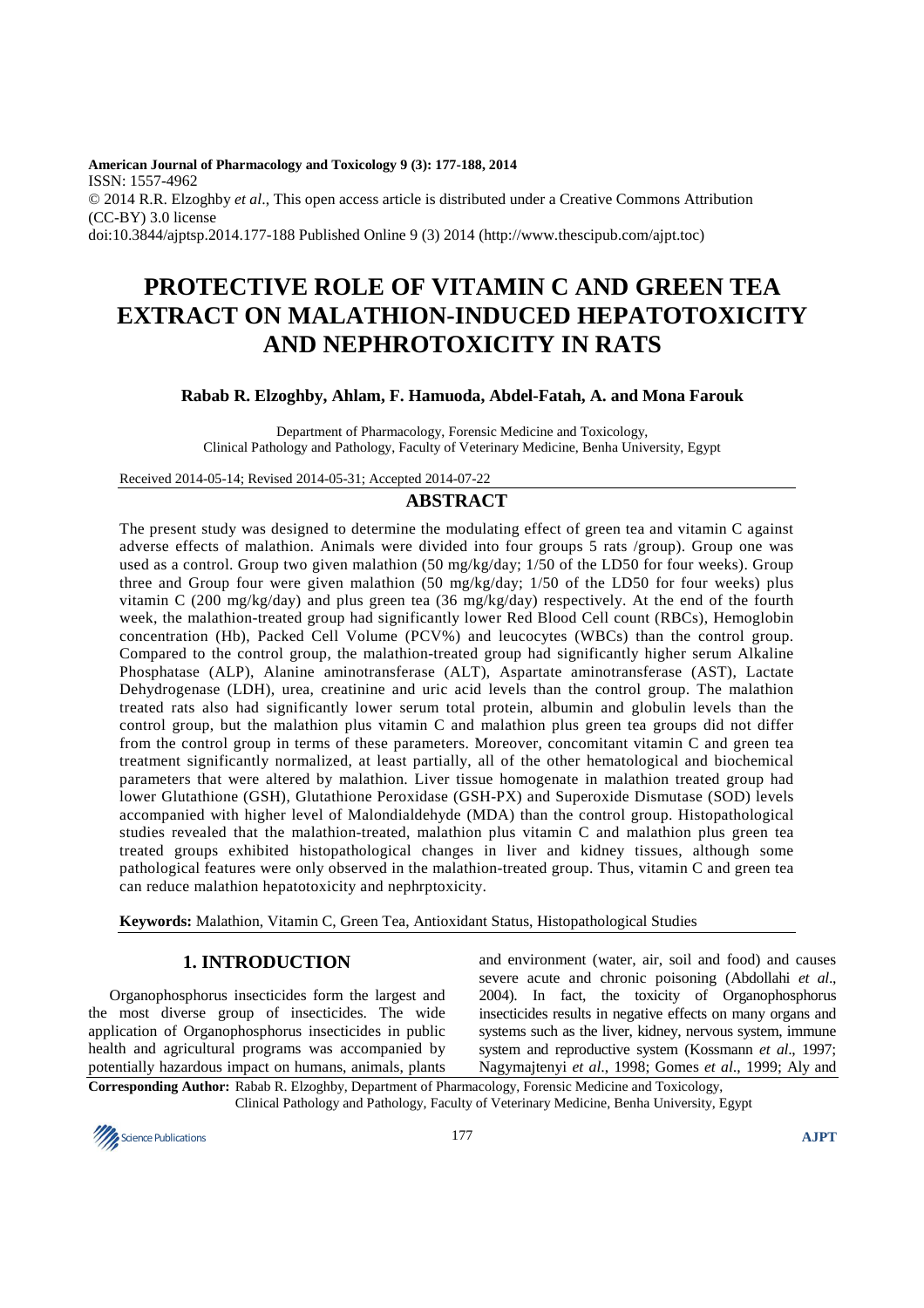El-Gendy, 2000; Mansour and Mossa, 2011). Several mechanisms of the organophosphorous toxicity have been proposed, including through inhibition of acetylcholinesterase, leading to accumulation of acetylcholine and subsequent activation of cholinergic, muscarinic and nicotinic receptors (Ecobichon, 1996). immunotoxicity (Galloway and Handy, 2003). Furthermore, Organophosphorus insecticides exert their biological effects through electrophilic attack on the cellular constituents of hepatic and brain tissues (Samanta and Chainy, 1995) with simultaneous generation of reactive oxygen species (Sharma *et al*., 2005). Reactive Oxygen Species have been implicated in hepato and neurotoxicity induced by several organophosphorus (Bagchi *et al*., 1995; Mansour and Mossa, 2010; 2011) and is associated with lipid peroxidation and phospholipids degradation (Mansour and Mossa, 2009). Oxidative stress occurs when the generation of reactive oxygen Species in the body exceeds the ability of the body to neutralize and eliminate them. The susceptibility of liver tissues to this stress due to exposure to pesticides is a function of overall balance between the degree of oxidative stress and the antioxidant capacity (Khan *et al*., 2005). Kidney is one of the targets organs of experimental animals attacked by organophosphorous compounds (Mansour and Mossa, 2010; Sivapiriya *et al*., 2006).

Malathion is an organophosphorous pesticide is applied to numerous crops, including wheat and corn. It is also used for home and garden applications, mosquito control, fly eradication and as a topical treatment for head lice (Gervais *et al*., 2009). Malathion is also an ingredient in shampoos regulated by the United States Food and Drug Administration (FDA) to control head lice. The exposure to Malathion became an ongoing basis as there are residual amounts of organophosphorous pesticides have been detected in soil, vegetables, grains and other food products (Larc, 1983). Therefore, there is growing need to exogenous sources of antioxidant.

Antioxidants as vitamins have a various biological activities (Verma *et al*., 2009). Oxidative stress seems to be attenuated by non-enzymatic nutritional antioxidants such as vitamin E and C (Ahmed *et al*., 2000). Recently, there has been worldwide interest in the role of medicinal plants in complementary medicine.

Tea contains polyphenols, especially green tea, which include flavanols, flavadiols, flavonoids and phenolic acids that may account for up to 30% of the dry weight. Certain catechins are the most biologically active group of the polyphenols in tea components (Lin *et al*., 1996). Much evidence indicates that tea polyphenols have various biological activities including antifungal, antiinflammation, antimutagenic, antioxidative, anticarcinogenic, antitumor, antidiabetic effects, the lowering of plasma cholesterol and triglyceride levels and reduction of blood pressure and platelet aggregation in several systems (Wang *et al*., 1989; Ho *et al*., 1992; Chisaka *et al*., 1988; Al-Attar and Abu Zeid, 2013).

Therefore, the present study was designed to investigate the protective role of green tea and vitamin C on hepatotoxicity and nephrotoxicity of malathion in male albino rats.

# **2. MATERIALS AND METHODS**

#### **2.1. Animals**

Twenty male albino rats (weighing approximately 185- 200 g) were housed at the animal house in the faculty of veterinary medicine, Benha University at 21-22°C in a 12/12 h light/dark cycle, fed standard rat chow and given free access to water. Rats accommodated to the laboratory conditions for 2 weeks before starting the experiment.

### **2.2. Chemicals**

Malathion obtained from British Pesticide Control association, Egypt. Green tea obtained from Tecno Mad Company. Vitamin C (Ascorbic acid) obtained from EL-Nasr pharmaceutical chemical company, Abuzobal, Egypt, pure which dissolved in probelin glycol which obtained from EL-Nasr pharmaceutical chemical company, Abuzobal, Egypt.

#### **2.3. Experimental Design**

Rats were divided into four groups of 5 rats/each:

- Group I: Animals were given corn oil at a dose of 0.2 mL per animal via gavage once a day for four weeks and served as a control group
- Group II: Animal were given Malathion at a dose of 50 mg/kg BW/day in 0.2 mL corn oil via gavages for four weeks. This dose equal to 1/50 of the LD50 according to EI-Gharieb *et al*. (2008)
- Group III: Animal were given Malathion at a dose of 50 mg/kg BW/day in 0.2 mL corn oil per animal via gavages for four weeks plus vitamin C by dose (200 mg/kgBW/day) in 0.2 mL propalin glycol via gavages for four weeks
- Groups IV: Animal were given Malathion at a dose of 50 mg/kg BW/day in corn oil per animal via gavages for four weeks with green tea by dose (36 mg/kg BW/day). In 0.2 mL distilled water via gavages for four weeks

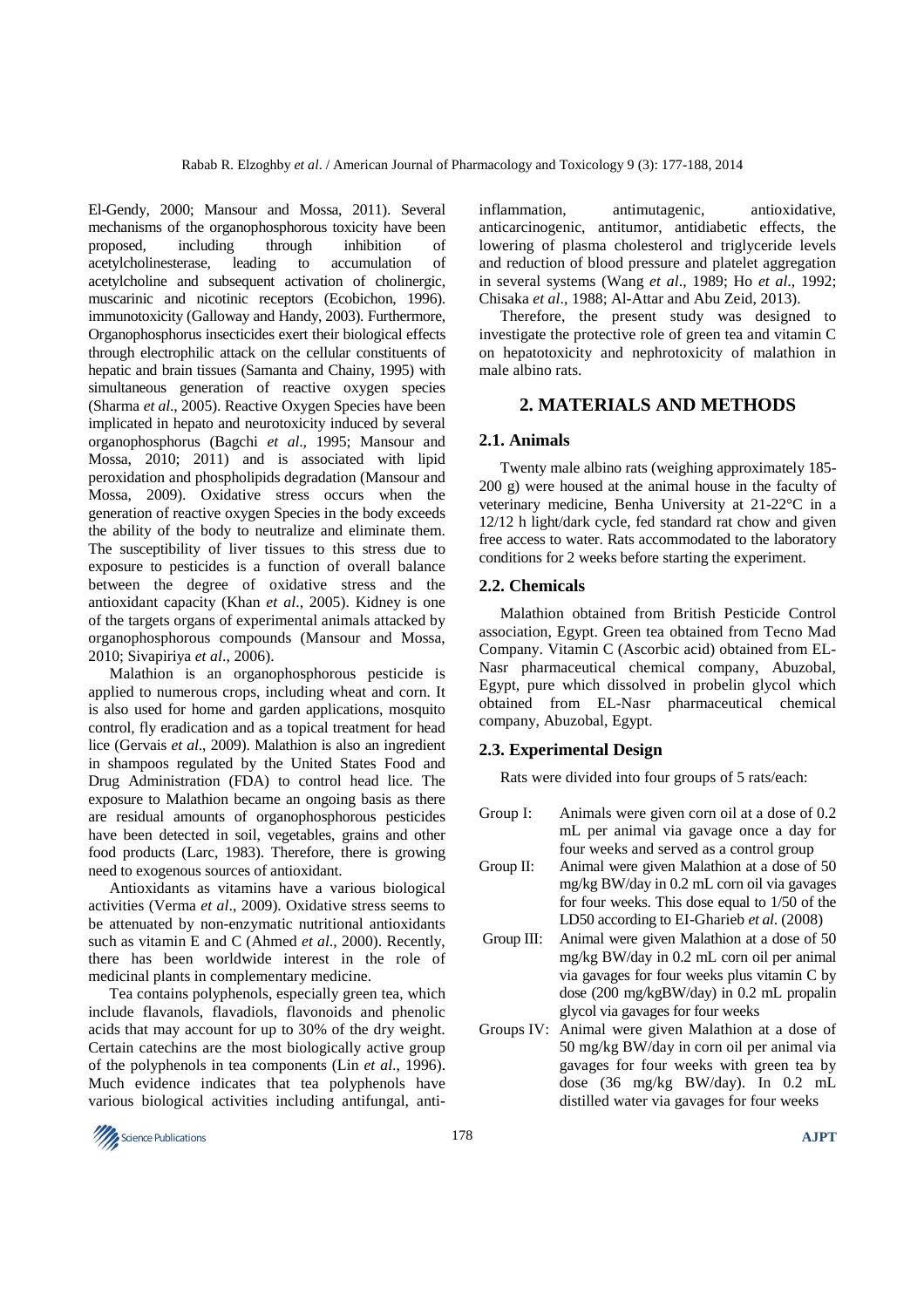Doses of antioxidant compounds (vitamin C and green tea) were chosen to be within the range levels reported in pamphlet to Laurence and Bacharach (1964).

At the end of the 4th week of treatment, Blood samples were obtained from the retro-orbital venous plexus (5 rats/group) and divided into two portions. The first one was collected into a clean dry tube containing EDTA as anticoagulant for hematological evaluation. The second portion was collected into plain centrifuge tube to separate serum for biochemical evaluation. Five rats in each group were sacrificed and dissected for tissue sampling. Kidney specimens were fixed in 10% neutral buffered formalin for histopathological examination. Liver specimens were divided into two portions, the first was rapidly washed with saline and weighted to avoid drying and processed for determination of reduced glutathione, glutathione peroxidase, superoxide dismutase and malondialdehyde. The second portion was fixed in 10% neutral buffered formalin for histopathological examination.

#### **2.4. Evaluation of Hematological Parameters**

Blood samples with anti-coagulant EDTA were analyzed for hematological parameters [Red Blood Cell (RBC) counts, hematocrit, White Blood Cell (WBC) counts, Mean Corpuscular Hemoglobin (MCH), Mean Corpuscular Volume (MCV), Mean Corpuscular Hemoglobin Concentration (MCHC) and differential leucocytic count] according to Feldman *et al*. (2000). Hemoglobin concentration was estimated according to Van Kampen and Zijlsta (1961).

#### **2.5. Biochemical Evaluation**

At the end of the 4th week, blood samples of the rats were taken from retro-orbital venous plexus, placed into sterile tubes and centrifuged at 3500 rpm for 20 min to separate the serum. Alanine aminotransferase (ALT) and Aspartate aminotransferase (AST) were determined according to Reitman and Frankel (1957) and Alkalinphosphatase was determined according to Kochmar and Mossa (1976) Creatinine was determined according to Henry (1974). Urea was determined according to Patton and Crouch (1977) and Uric acid was determined by colorimetric method according to (Morris and Macleod, 1992). Total protein was determined by colorimetric method according to Weichselbaum (1946). Albumin was determined by colorimetric method according to Doumas (1971). Total globulins were calculated as follow: Globulins = Total protein- Albumin.

#### **2.6. Redox State Evaluation**

GSH concentration was determined in liver tissue homogenate by method described by Beutler *et al*.



(1963). Glutathione peroxidase activity in liver tissue homogenates was determined according to the method of Paglia and Valentine (1967) and superoxide dismutase activity in liver tissue homogenates was determined according to the method of Nishikimi *et al*. (1972) Lmalondialdehyde was determined colorimetrically following the method described by Ohkawa *et al*. (1979).

#### **2.7. Histopathology**

 Small tissue specimens from live.r and kidneys of rats in different groups were collected and immediately fixed in 10% neutral buffered formalin. After proper fixation, the specimens were dehydrated in ethyl alcohol, cleared in xylol, embedded and casted in paraffin. Thin paraffin sections were prepared and stained with hematoxylin and eosin stain according to Drury and Wallington (1986).

#### **2.8. Statistical Analysis**

Data was statistically analyzed by ANOVA with posthock Duncan multiple comparison test using statistical software program (SPSS for Windows version 20, USA). Differences were considered significant at p<0.05.

#### **3-RESULTS**

Concerning to the changes in erythrogrm, there was significant decrease (p< 0.05) in RBCs count, Hb concentration, PCV%, MCH and MCHC accompanied with significant increase  $(p<0.05)$  in MCV in malathion group when compared with control group. Meanwhile, there was significant increase in RBCs count, Hb concentration, PCV%, MCH and MCHC associated with significant decrease ( $p<0.05$ ) in MCV in malathion plus vitamin C and the malathion plus green tea treated groups when compared with malathion group as shown in **Table 1**.

Regarding to the changes in leukogram, our results confirmed that there was significant  $(p<0.05)$  decrease in WBCs and lymphocyte count in malathion group when compared to control group. Meanwhile, there was significant increase in WBCs and lymphocyte count in malathion plus vitamin. C and the malathion plus green tea treated groups when compared with malathion group as shown in **Table 2**.

Biochemical parameters showed significant  $(p<0.05)$ increase in ALT, AST, ALP, LDH, creatinine, BUN and uric acid while total protein, Albumin and globulin levels showed significant decrease in malathion group when compared with control group. In malathion plus vitamin. C and the malathion plus green tea treated groups when compared with malathion group, there was significant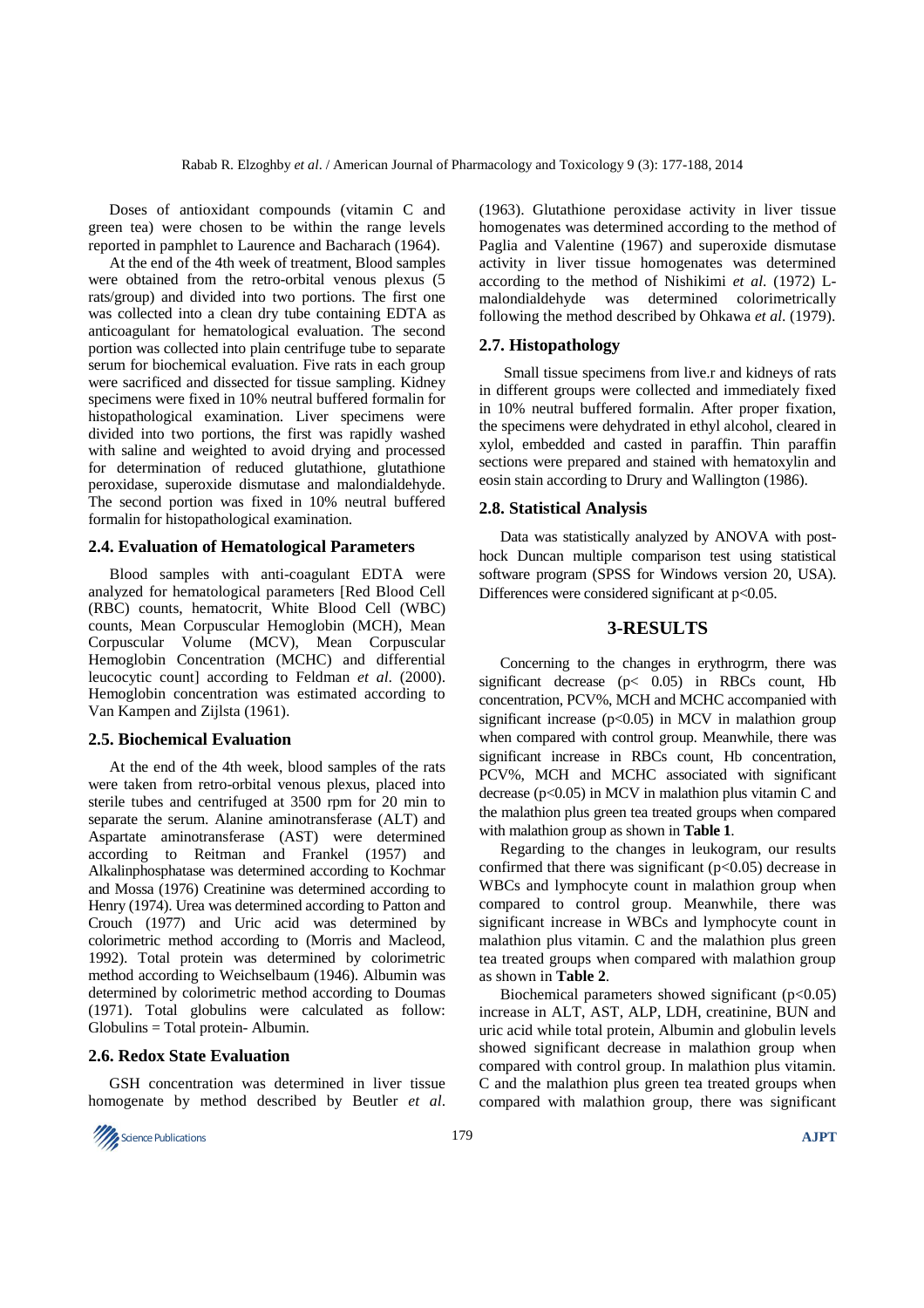decrease (p<0.05) in ALT, AST, ALP, LDH, creatinine, BUN and uric acid accompanied with significant increase in total protein, Albumin and globulin levels as shown in **Table 3 and 4**.

 Concerning to the changes in MDA level, GSH, GSH PX and SOD there was significant increase in MDA level accompanied with significant decrease in GSH, GSH PX and SOD in malathion group when compared to control group. Meanwhile, there was significant increase in GSH, GSH PX and SOD associated with significant decrease in MDA in malathion plus vitamin C and the malathion plus green tea treated groups when compared with malathion group as shown in **Table 5**.

Histopathological changes in liver and kidney **Fig. 1A to H**.

|  |  | <b>Table 1.</b> Erythrogram (Mean $\pm$ SE) in control, malathion and combined groups after four weeks |  |
|--|--|--------------------------------------------------------------------------------------------------------|--|
|--|--|--------------------------------------------------------------------------------------------------------|--|

| Parameters and                                                                                      |                            |                             |                             |                             |                      |                        |
|-----------------------------------------------------------------------------------------------------|----------------------------|-----------------------------|-----------------------------|-----------------------------|----------------------|------------------------|
| groups                                                                                              | RBCS $(\times 10^6/\mu L)$ | $Hb$ (gm/dl)                | $PCV$ $(\%)$                | MCV (fl)                    | $MCH$ (pg)           | $MCHC \, (\%)$         |
| Control                                                                                             | $6.96 + 0.23$ <sup>a</sup> | $14.02 + 0.37$ <sup>a</sup> | $41.68 + 0.44$ <sup>a</sup> | $60.11 + 2.17$ <sup>b</sup> | $20.43 + 0.50^a$     | $34.08 + 1.01^a$       |
| Malathion                                                                                           | $5.18 + 0.22^{\circ}$      | $7.37+0.03^c$               | $36.45+1.19^b$              | $70.92 + 4.27$ <sup>a</sup> | $14.33+0.69^b$       | $20.30 + 0.63^{\circ}$ |
| $MAI+VITC$                                                                                          | $6.04 + 0.28$ <sup>b</sup> | $13.20 + 0.37^b$            | $40.04 + 1.12^a$            | $67.03 + 4.41^{a,b}$        | $22.09+1.45^{\circ}$ | $32.96 + 0.16^{a,b}$   |
| $MAL+GT$                                                                                            | $6.06 + 0.06^b$            | $13.50+0.30^{a,b}$          | $42.27+0.34^a$              | $69.76 + 0.24^{a,b}$        | $22.27+0.36^a$       | $31.92 + 0.62^b$       |
| Means in the same column with different superscript letters are significantly different at $p<0.05$ |                            |                             |                             |                             |                      |                        |

**Table 2.** Leukogram (Mean  $\pm$  SE) in control, malathion and combined groups after four weeks.

| Parameters | TLC                   | <b>Neutrophils</b>         | Lymphocytes           | Monocytes              | Eosinophils              |
|------------|-----------------------|----------------------------|-----------------------|------------------------|--------------------------|
| and groups | $(\times 10^3/\mu L)$ | $(\times 10^3/\mu L)$      | $(\times 10^3/\mu L)$ | $(\times 10^3/\mu L)$  | $(\times 10^3/\mu L)$    |
| Control    | $9.33+0.27^a$         | $2.09+0.12^a$              | $6.68+0.17a$          | $0.46 + 0.01^a$        |                          |
| Malathion  | $5.84 + 0.51$ °       | $2.40+0.22^a$              | $2.93 + 0.33^c$       | $0.50+0.05^{\text{a}}$ |                          |
| $MAL+VITC$ | $8.09 + 0.26^b$       | $2.13 \pm 0.13^a$          | $5.37+0.12^b$         | $0.60 + 0.05^{\circ}$  | $\overline{\phantom{0}}$ |
| $MAL+GT$   | $7.98 + 0.41^b$       | $1.96 + 0.07$ <sup>a</sup> | $5.43 + 0.28^b$       | $0.56 + 0.08^a$        | $\overline{\phantom{0}}$ |

Means in the same column with different superscript letters are significantly different at p<0.05

**Table 3.** Serum biochemical parameters (Mean± SE) in control, malathion and combined groups after four weeks

| Parameters   |                  |                    |                    |                                                                                                                                                      | Creatinine      |                             |                 |
|--------------|------------------|--------------------|--------------------|------------------------------------------------------------------------------------------------------------------------------------------------------|-----------------|-----------------------------|-----------------|
| and groups   | ALT(U/I)         | AST (U/I)          | ALP(U/I)           | LDH(U/I)                                                                                                                                             | (mg/dl)         | BUN(mg/dl)                  | Uric acid       |
| Control      | $55.33 + 3.84^b$ | $136.66 + 2.96^b$  | $136.33 + 3.71^b$  | $493.33+9.59^{\circ}$                                                                                                                                | $0.85 + 0.06^b$ | $21.66 + 2.18^{\circ}$      | $4.47+0.34^b$   |
| Malathion    | $122.00+21.15^a$ | $252.20 + 26.65^a$ | $263.20 + 28.42^a$ | $1227.20+150.57a$                                                                                                                                    | $1.95 + 0.06^a$ | $56.80 + 6.61^a$            | $6.59+0.19^a$   |
| $MAI + VITC$ | $45.20 + 5.12^b$ | $163.00 + 16.55^b$ | $166.00 + 4.90b$   | $680.20 + 38.78$ <sup>b,c</sup>                                                                                                                      | $0.70+0.10^b$   | $25.98 + 4.27$ <sup>b</sup> | $4.40+0.30b$    |
| $MAL+GT$     | $50.40 + 7.43^b$ | $154.00+7.16^b$    | $159.20 + 4.88^b$  | $806.80 + 64.58^b$                                                                                                                                   | $1.00+0.09^b$   | $20.20 \pm 1.01^{\circ}$    | $3.92 + 0.08^b$ |
|              |                  |                    |                    | $\mathbf{M}$ and $\mathbf{M}$ and $\mathbf{M}$ and $\mathbf{M}$ and $\mathbf{M}$ and $\mathbf{M}$ and $\mathbf{M}$ and $\mathbf{M}$ and $\mathbf{M}$ |                 |                             |                 |

Means in the same column with different superscript letters are significantly different at  $p<0.05$ 

**Table 4.** Serum total protein, albumin and globulin (Mean± SE) in control, malathion and combined groups after four weeks

| Parameters and | Total protein   | <b>Albumin</b>                                               | Globulin                 |                            |
|----------------|-----------------|--------------------------------------------------------------|--------------------------|----------------------------|
| groups         | (g/dI)          | (g/dl)                                                       | (g/dl)                   | A/G Ratio                  |
| Control        | $8.34 + 0.38^a$ | $3.48 + 0.13^a$                                              | $4.85 + 0.25^{\text{a}}$ | $0.71 + 0.01^a$            |
| Malathion      | $5.57+0.21^b$   | $2.65+0.12^b$                                                | $2.92 \pm 0.19^b$        | $0.92 + 0.07$ <sup>a</sup> |
| MAL+VIT C      | $8.58 + 0.22^a$ | $3.54 + 0.23^a$                                              | $5.03 + 0.44^a$          | $0.74+0.11^a$              |
| $MAL+GT$       | $8.00+0.42^a$   | $3.36 + 0.19^a$                                              | $4.63 + 0.43^{\circ}$    | $0.75 + 0.08^a$            |
| .<br>__        | .<br>. .        | .<br>$\sim$ $\sim$ $\sim$ $\sim$ $\sim$ $\sim$ $\sim$ $\sim$ | - - -                    |                            |

Means in the same column with different superscript letters are significantly different at  $p<0.05$ 

**Table 5.** Malondialdehyde (MDA), reduced Glutathione (GSH) levels, Glutathione Peroxidase (GSH-PX) and Superoxide Dismutase (SOD) activities (Mean± SE) in liver homogenate of control, malathion and combined groups after four weeks

| Parameters<br>and groups | $MDA$ (nmol/g)               | $GSH$ (mmol/g)              | GSH-PX (U/mg protein)   | $SOD$ (U/mg protein)         |
|--------------------------|------------------------------|-----------------------------|-------------------------|------------------------------|
| Control                  | $59.36 + 0.36^{\circ}$       | $75.9 + 1.53^{\circ}$       | $359.43 + 4.66^a$       | $560.18 + 5.38$ <sup>a</sup> |
| Malathion                | $176.90 + 7.79$ <sup>a</sup> | $38.93 + 3.99$ <sup>c</sup> | $102.35 + 7.16^{\circ}$ | $311.57+10.03^{\circ}$       |
| $MAI+VITC$               | $101.99 \pm 6.70^{\rm b}$    | $60.41 + 3.06^b$            | $213.27 + 22.46^b$      | $408.60 + 30.89^b$           |
| $MAL+GT$                 | $118.21 + 4.87^b$            | $66.52 + 5.82^{a,b}$        | $216.72 + 22.36^b$      | $430.40+20.67^b$             |
|                          |                              |                             |                         |                              |

Means in the same column with different superscript letters are significantly different at  $p<0.0$ 

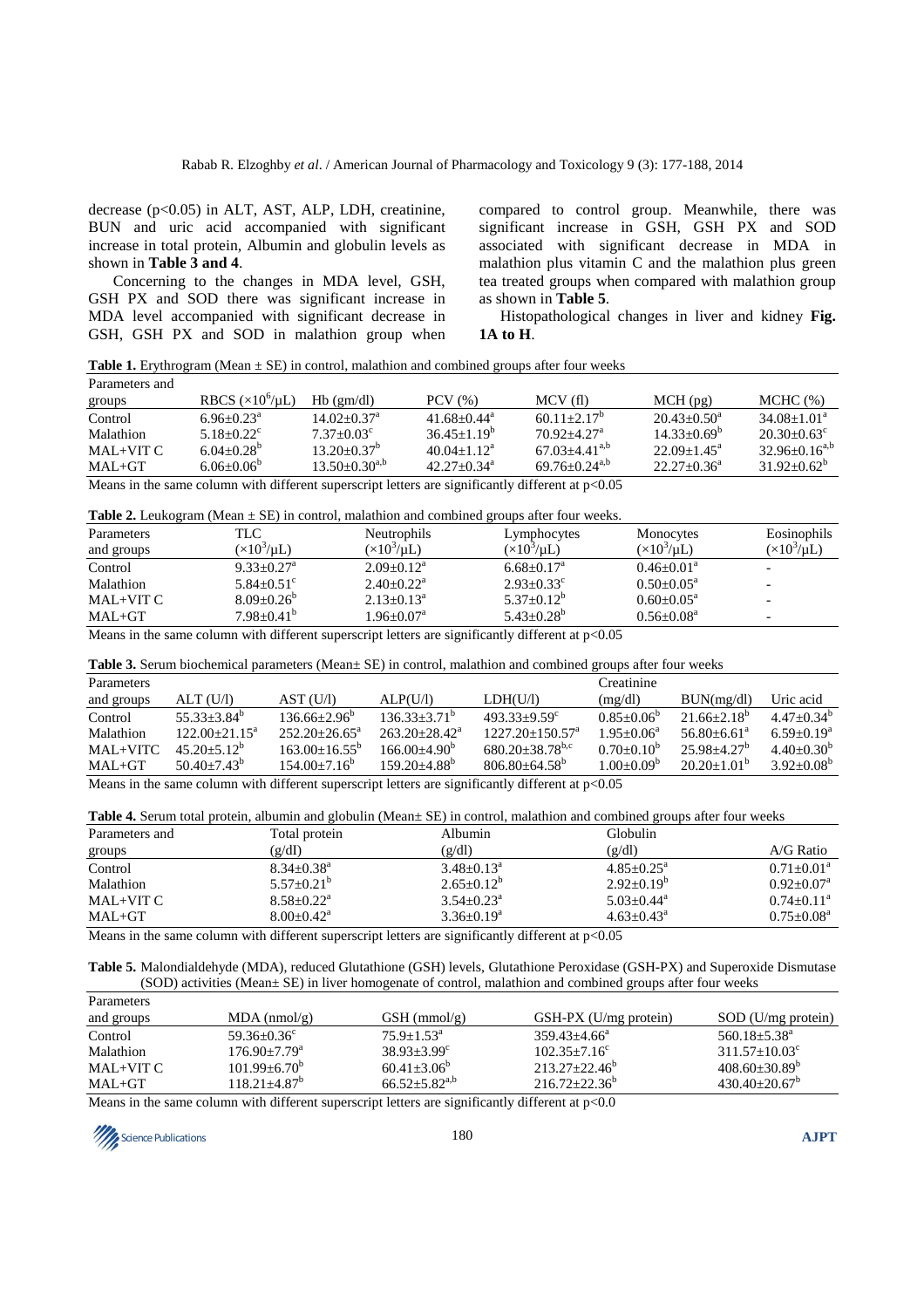

Rabab R. Elzoghby *et al*. / American Journal of Pharmacology and Toxicology 9 (3): 177-188, 2014

**Fig. 1.** A- The liver of the malathion administrated rat showed degenerative changes in the cytoplasm of hepatocytes; B- The liver of rats administrated with malathion plus green tea showed diffuse kuffer cells proliferation between hepatocytes; C- The liver of the rats administrated with malathion plus vitamin C showed dilatation in central vein associated with few inflammatory cells infiltration in the portal area; D- The liver of rats administrated with malathion showed inflammatory cells infiltration around the portal area; E- The kidney of rats administrated with malathion showed oedema with inflammatory cells infiltration in the perivascular tissue at the cortex; F- The kidney of rats administrated with malathion plus green tea showed congestion in the tuft of the glomeruli and swelling in the lining epithelium of the tubules; G- The kidney of rats administrated with malathion plus vitamin c showed focal degenerative changes in the tubules at the corticomedullary junction; H- The kidney of rats administrated with malathion plus green tea showed focal degenerative changes in the tubules at the corticomedullary junction

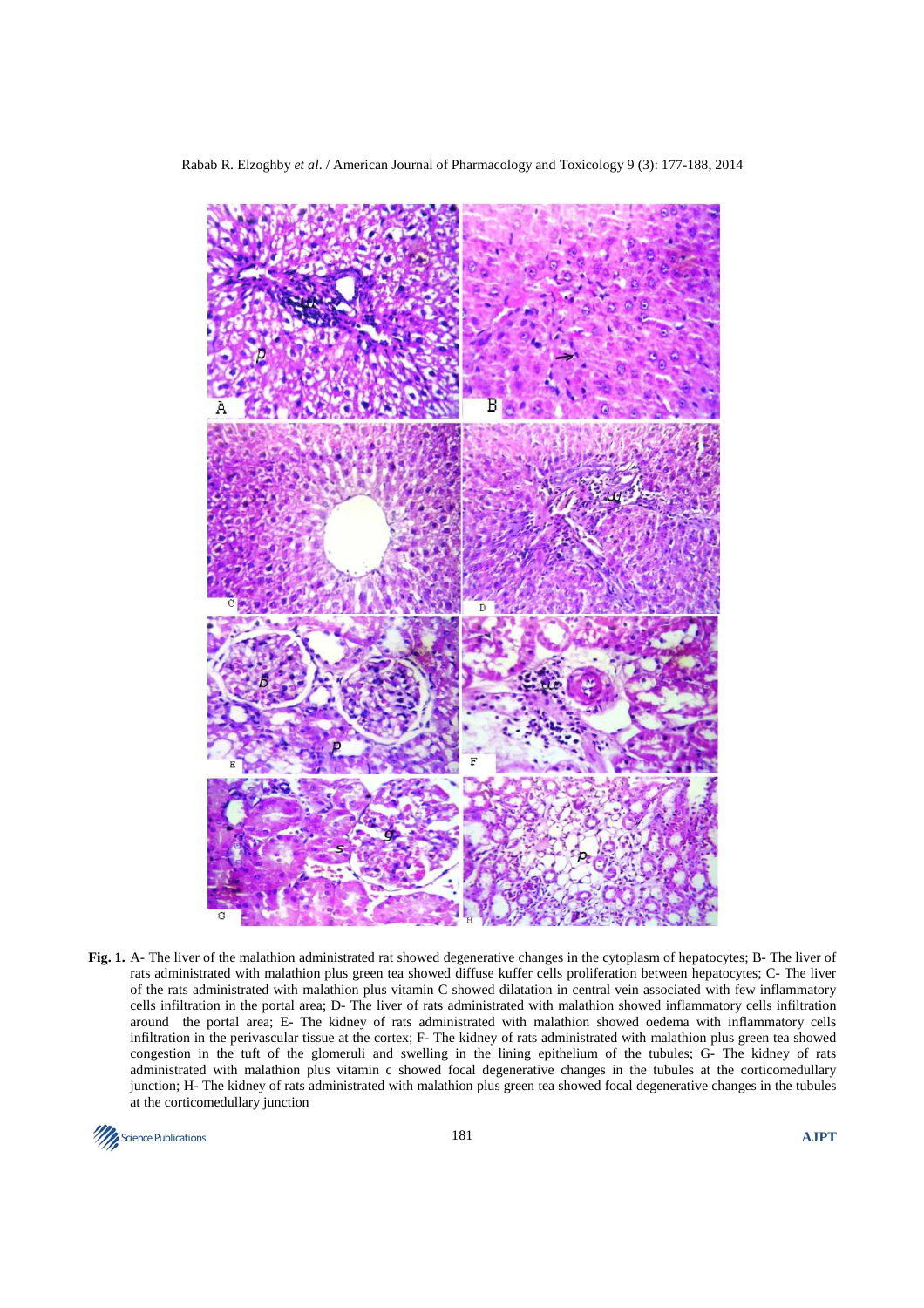# **4. DISCUSSION**

Pesticides remain in the environment for varying length of time. These residues represent a chronic hazard to man and animals consuming treated parts or contaminated drinking water. Attempts have been made to select protective agents and drugs which reduce overt toxicity to the exposed individuals.

In recent years there is wide spread concern over exposure to low levels of organophosphrous in the diet over a long period of time. There are reports which suggested that organophosphorous insecticides' manifest their toxic by enhanced production of Reactive Oxygen Species (ROS) which is a major cellular source of oxidative stress (Abdollahi *et al*., 2004) and (Cemek *et al*., 2010). Oxidative stress seems to be attenuated by nonenzymatic nutritional antioxidants such as vitamin E and C (Ahmed *et al*., 2000).

Our results concerning to the clinical signs on the treated groups that showed apparently normal signs except in malathion group which showed some cases of diarrhea may be due to pesticides caused enteritis, there were some cases showed lameness in the second week may be due to organophosphorous pesticides are known to induce toxicity in mammals by inhibiting acetyl cholinesterase which leads to accumulation of acetylcholine and the subsequent activation of cholinergic, muscarinic and nicotinic receptors (Hazarika *et al*., 2003) or may be due to weakness as a result of diarrhea and there were no mortalities may be due to low doses. The similar results were obtained by Veerramachaneni *et al*., (2006). These results may be due to improper assimilation or metabolism of feed due to enteritis which shown as diarrhea and hepatic lesion (hepatotoxic effects of pesticides).

The objective of this study was to evaluate biochemical, haematological and pathological effect in liver and kidneys of malathion induced toxicity in male albino rats, also study the protective effect of vitamin c and green tea on liver and kidney toxicity induced by malathion. Blood is a sensitive index of the physiological changes of an animal to any environmental pollutants and it is well known that toxic stress of any nature would show conspicuous and significant changes in the haematological parameters. The result of this study showed that malathion treated group showed significant decrease in RBCs, Hb concentration, PCV% and WBCs compared to control one may be attributed to the profound cytotoxic effects of organophosphorous pesticides. Organophosphorous has the oxons bonds of them are highly toxic compounds and these reactive oxygen species can damage every major cellular

component including lipids, carbohydrates and DNA (Altuntus *et al*., 2002) and may be due to pesticides caused enteritis which caused thickening and short intestinal villi with neumerous leukocytes infiltration and fibrous tissue in lamina propria and submucosa which caused gastrointestinal male absorption of nutrients (Schalam, 2000), the decreased erythrocyte count leads to fall in haemoglobin concentration (Manna *et al*., 2004). While in groups treated by malathion plus vitamine c or malathion plus green tea there were a significant increase in RBCs, Hb concentration, PCV% and WBCs in compared with malathion group may be attributed to the non-enzymatic nutritional antioxidants of vitamin c (Ahmed *et al*., 2000) and green tea catechins have beneficial effects on health, such as their observed antioxidant activity (Yoshino *et al*., 1994). The significant reduction in WBCs and the lymphocyts production was also observed in malathion groups than control one may be due to the toxic effect of organophosphrous pesticides which caused immunosuppressive effect of pesticides as causing splenic lymphoid depletion (Ahlam, 2009).

Liver play an important role in the detoxification process and along with kidneys face the threat of maximum exposure to xenobiotics and their metabolic by-products. The susceptibility of liver tissues to this stress due to exposure to pesticides is a function of overall balance between the degree of oxidative stress and the antioxidant capacity (Khan *et al*., 2005). So serum enzymes including ALT, AST, ALP and LDH are mainly used in the evaluation of hepatic damage. Results of the present study revealed that malathion treatment caused a significant increase in the activities of ALT, AST, ALP and LDH in serum of male albino rats in comparison with control group, that agree with (Kalender *et al*., 2010) whose mentioned that organophosphorus insecticides can elevate the enzymatic activity of ALT, AST and LDH. These enzymes were present in hepatocyte and their level increased in circulation may be due to hepatocytes dysfunction with alteration in the permeability of liver membrane takes place (Khan *et al*., 2005). The increase in serum LDH activity may be due to the hepatocelluar necrosis leading to leakage of the enzyme into the blood stream (Wang and Zhai, 1988).which confirmed by our histopathological findings which showed degenerative changes in the cytoplasm of hepatocytes. Also, Hayes *et al*. (1999) reported that one of the most indicators for liver damage and function is increase in the Activities of Serum Transaminase (AST and ALT) in the serum. This increasing may be indicative of initial cell injury occurring in advance of gross hepatic pathology.

While in groups treated by malathion plus vitamine c or malathion plus green tea there were a significant

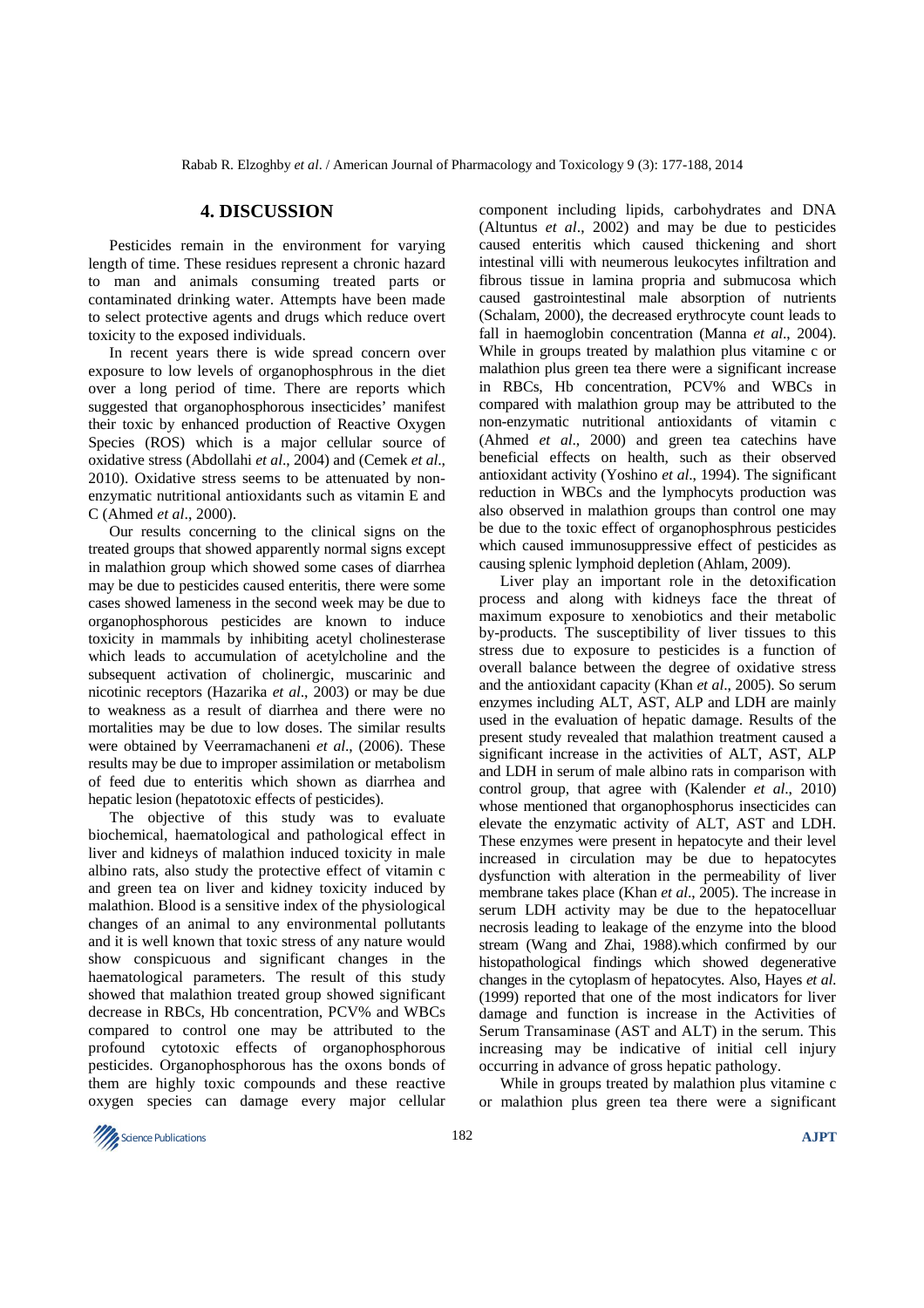decrease in these enzymes in comparison with malathion group, the improvement of liver functions may be due to inhibition of lipid peroxidation that cause damage of cell wall, cell lyses' and necrosis, the most important freeradical scavenger in extracellular fluids and protecting biomembranes from peroxidative damage (Sulak *et al*., 2005). Also green tea flavonoids might protect liver toxicity through the inhibition of oxidative damage so it returns liver enzymes to normal. (Khaled *et al*., 2009).

Regarding to total serum protein is the majority of serum proteins which are synthesized in the liver, so used as an indicator of liver impairment (Yang and Chen, 2003) in the present work the rats administered malathion orally showed significant reduction in total protein, albumin and globulin level values but showed no significant change in albumin/globulin ratio. These results may be due to disturbance in protein synthesis in the liver due to hepatocytes dysfunction (Pahwa and Chtterje, 1990) whom mentioned that reduction of serum albumin with impaired synthetic function of the liver. Also organonphosphorous insecticide cause disorder in protein and lipid metabolism (Gomes *et al*., 1999), as seen in our histopathological changes including hepatocytes degeneration. Wherever in groups treated by malathion plus vitamine c or malathion plus green tea there were a significant increase of them may be due to vitamin c protects the lipids and lipoproteins in hepatocellular membranes against oxidative damage caused by toxic free radicals and thus prevent hepatocellular damage (Parola *et al*., 1992). Also green tea flavonoids might protect against toxicity in liver through the inhibition of oxidative damage of hepatocytes (Robak and Gryglewski, 1988).

 Many pesticides can cause some toxic and adverse effects on the kidney tissues (Elhalwagy *et al*., 2008). Kidney is one of the target organ of experimental animals attacked by organophosphorous compounds. So urea, uric acid and creatinine plasma levels are kidney function parameters as altered by pesticides (Mansour and Mossa, 2010; Yhe *et al*., 2008; Yousef *et al*., 2006). In this study, malathion exposure group has a significant increased in the serum urea, uric acid and creatinine levels compared to control one this result agree with (Ahlam, 2009) by dosing rats with organophosphrous pesticide (profenofos) 1/20 LD50. This elevation may be due to kidneys damage caused by malathion as kidney is the target organ of OP pesticides (Sivapiriya *et al*., 2006) and urea is the end product of protein catabolism so Increased blood urea is correlated with an increased protein catabolism in mammalian body and/or referred to kidney dysfunction and caused from

increased breakdown of tissue or impaired excretion (Yousef *et al*., 2006; El-Demerdash, 2004). In this study uric acid increase may be related to either increase in protein degradation, which is involved in uric acid formation, or the toxic effect of malathion on the kidneys (Eraslan *et al*., 2007), which indicated by present histopathological picture as showed swelling and vacuolization in the lining endothelium of the glomerular tuft associated with degeneration in the lining epithelium of the tubules. Wherever in groups treated by malathion plus vitamine c or malathion plus green tea there were a significant decrease of them when compared with malathion group, these observations agree with those of Ayo *et al*. (2006) and Ambali *et al*. (2010), who reported that vitamin c is an effective antioxidant in various biological systems. The reduction may be due to the protective effects of vitamin c have been reported previously by other investigators (Aly *et al*., 2010) and green tea decreased renal degeneration and caused disappearance of cortical necrosis in kidney tissues. This protection may be attributed to phosphorylation and activation of endothelial nitric oxide syntheses in endothelial cells through modulation of protein kinase C. A signaling pathways by green tea resulting in endothelial dependant vasorelaxtion (Lorenz *et al*., 2004). So in our present study demonstrate that, the activity of the MDA in malathion exposed group increased 2 fold compared with that of the control one, these finding is in accordance with Gultekin *et al*. (2001) who reported that MDA values increased with increasing organophosphorous compounds concentration and incubation period (Ranjbar *et al*., 2005), may be due to Lipid peroxidation was seen in erythrocytes and liver of rats when exposed to malathion orally for 4 weeks at dose of 5,25 and 75 mg/Kg, respectively (Abdollahi *et al*., 2004) While in groups treated by malathion plus vitamine c or malathion plus green tea there were a significant decrease in MDA values in comparison with malathion group may be due to The protective effect of vitamin c over malathion toxicity is likely to be mediated via the inhibition of free radical generation and enhancement of free radical scavenging activity (Suna *et al*., 2010) and Green tea prevents the loss of lipophilic antioxidant α-tocopherol by repairing tocopheryl radicals and protection of the hydrophilic antioxidant ascorbate (Skryzdlewska *et al*., 2002). Therefore, it may decrease the concentration of lipid free radicals and terminate initiation and propagation of lipid peroxidation (Guo *et al*., 1999).

Antioxidant enzymes, mainly SOD, GSH and GPx are the first line of defense against free radical induced

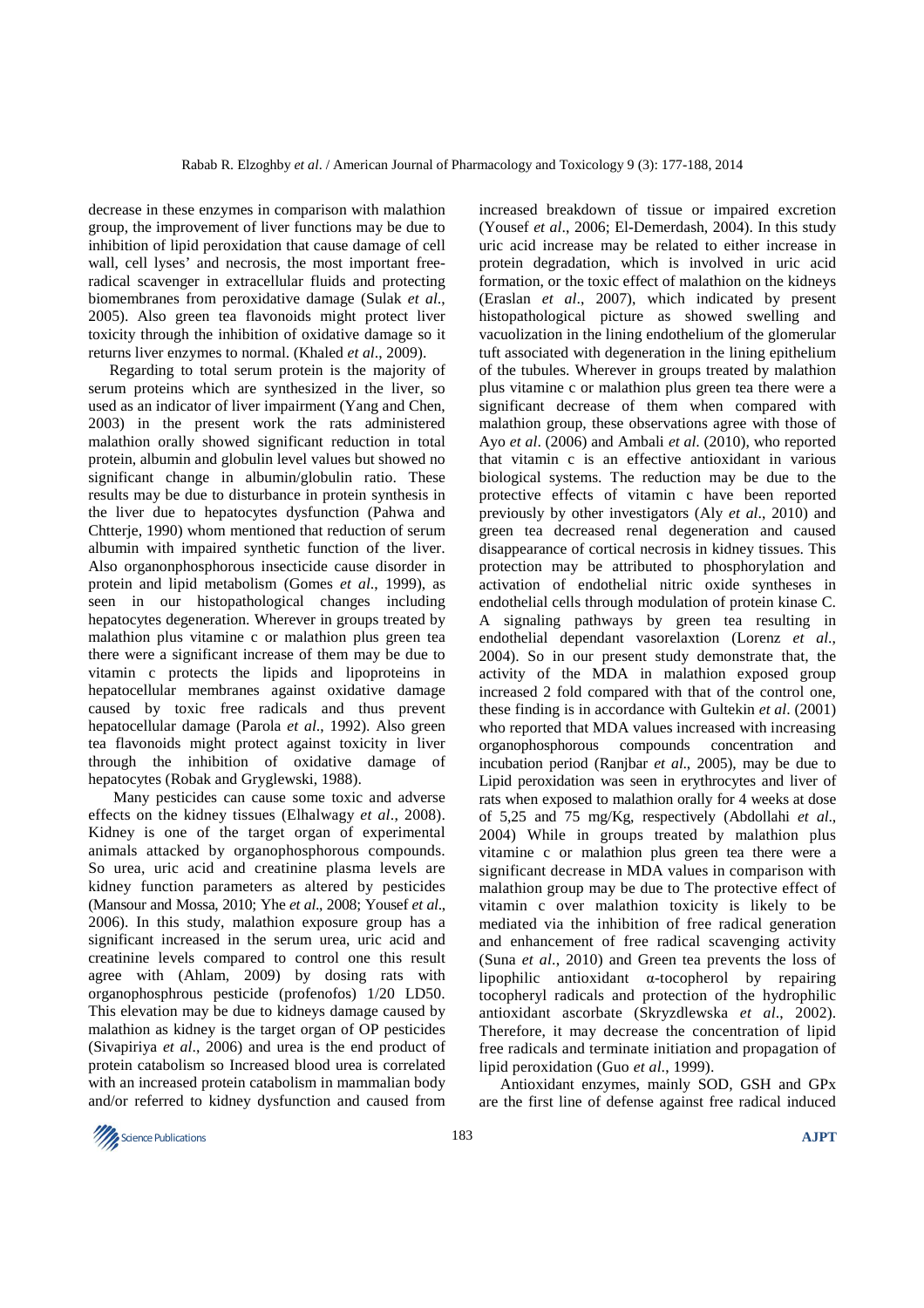oxidative stress. SOD is responsible for catalytic dismutation of highly reactive and potentially toxic superoxide radicals to hydrogen peroxide (McCord and Fridovich, 1969). GPx, responsible for enzymatic defense against hydrogen peroxide, is strictly linked with the concentration of GSH because it catalyses the reaction between glutathione and hydrogen peroxide, resulting in the formation of glutathione disulphide (Paglia and Valentine, 1967). In the present study, malathion caused a significant decrease in activities of SOD, GSH and GPx in rat liver confirming the increased production of free radicals caused by administration of malathion. These findings are in accordance with those of Gultekin *et al*. (2001) who reported that SOD activities decreased with increasing malathion concentration and incubation period. Also Rezg *et al*. (2008) reported that sub chronic treatment with malathion, gradually decreased the activities of SOD in rat liver. Saadi *et al*. (2008) found that the mean activity of GPx decreased progressively in chicks after receiving malathion (10 mg/kg b.w.) as compared to control. Supporting the present findings, malathion also provoked alteration in antioxidant enzymes such as SOD, GPx following sub chronic exposure in animals (Akhgari *et al*., 2003; Abdollahi *et al*., 2004) may be due to hepato and neurotoxicity induced by several organophosphorus induced Reactive Oxygen Species (Mansour and Mossa, 2010; 2011) and associated with lipid peroxidation and phospholipids degradation (Mansour and Mossa, 2009), it has been previously reported that during liver damage there was an observed decrease in antioxidant defenses in the liver (Seven *et al*., 2004; Heikal *et al*. (2012). In other hand in groups treated by malathion plus vitamine c or malathion plus green tea there were a significant decrease in activities of SOD, GSH and GPx in rat liver if compared with malathion treated group may be due to vitamin c is proposed to reduce oxidative stress from H2O2 potentially by reducing the free radical species generated from H2O2 and reduces oxidative DNA damage (Noroozi *et al*., 1998), more over green tea extract enhances the expression of intracellular endogenous antioxidants such as SOD and GPX by maintaining their activities higher compared to the malathion group and other antioxidants enzymes such as glutathione, glutathione reductase, glutathionereductase and quinone reductase (Valerio *et al*., 2001) Administration of green tea to ethanol-treated rats of different ages partly normalized the activity of enzymes and the level of non-enzymatic antioxidants (Khan *et al*., 2007). Our histopathological study revealed that the liver of the malathion administrated rat showed degenerative changes in the cytoplasm of

**Science Publications** 184 **AJPT AJPT** 

hepatocytes and the kidney showed edema with inflammatory cells infiltration in the perivascular tissue at the cortex. Also showed swelling and vacuolization in the lining endothelium of the glomerular tuft associated with degeneration in the lining epithelium of the tubules which in line with several studies provide information on hepatic effects in animals following oral exposure to malathion, as liver congestion and hemorrhage (Piramanayagam *et al*., 1996), vacuolation of the hepatocytes, necrosis, portal mononuclear cell infiltration, diffuse hydropic degeneration (Piramanayagam and Manohar 2002) and (Khogali *et al*., 2005) found that many changes such as blood congestion in between the tubules and cellular degeneration, necrosis of the renal tissues. In the kidney of mice treated with 60 mg/kg dimethoate pesticide. (Hala *et al*., 2011) may be due to the toxicity of organophosphorus insecticides results in negative effects on many organs and systems such as the liver, kidney, nervous system, immune system and reproductive system (Mansour and Mossa, 2011). In other wise groups treated by malathion plus vitamine c or malathion plus green tea showed an improvement may due to inhibition of lipid peroxidation that cause damage of cell wall, cell lyses and necrosis (Morcos, 1997). As showed few inflammatory cells infiltration in the portal area and dilatation in central vein associated with few inflammatory cells infiltration in the portal area and diffuse kuffer cells proliferation between hepatocytes in our histopathological findings. The kidney of rats administrated with malathion plus green tea showed focal degenerative changes in the tubules at the corticomedullary junction and congestion in the tuft of the glomeruli and swelling in the lining epithelium of the tubules but the protection is incomplete by vitamin c and green tea.

# **5. CONCLUSION**

The addition of vitamin C and green tea can reduce malathion hepatotoxicity and nephrptoxicity. It also normalize the alteration in liver and kidney function testes.

## **6. ACKNOWLEDGEMENT**

The researchers would like to introduce their thanks and respect to Prof. Dr/ Hossam F. Attia prof. of Histology for his help, support in editing this study in the journal. Also the authors would like to introduce their thanks and respect to Prof. Dr/ Ashraf Abdel Hakem El-Komy prof. of pharmacology for his help, support in preparing this research.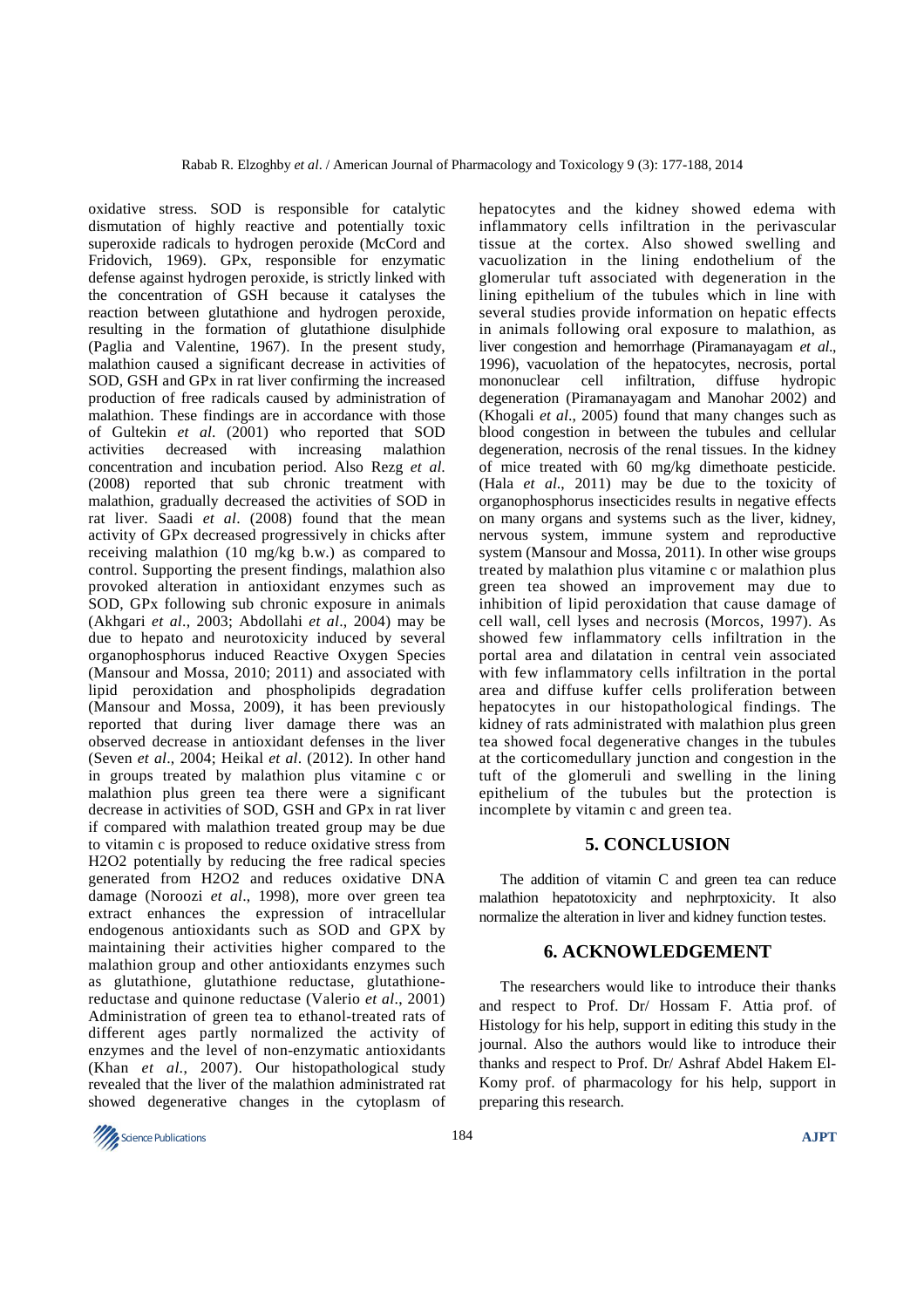Rabab R. Elzoghby *et al*. / American Journal of Pharmacology and Toxicology 9 (3): 177-188, 2014

# **7. REFERENCE**

- Abdollahi, M., S. Mostafalou, S.P. Mohamaddi and S. Shadnia, 2004. Oxidative stress and cholinesterase inhibition in saliva and plasma of rats following subchronic exposure to malathion. Toxicol. Pharmacol., 137: 29-34. PMID: 14984701
- Ahlam, F.A.S., 2009. Some toxicological studies of some pesticides on male albino rats. PH. D., V.Sc. Foresinic Medicin and Toxicology. Benha Univerisity.
- Ahmed, R.S., V. Seth, T. Pasha and B.D. Banerjee, 2000. Influence of dietary ginger (*Zingiber officinales Rosc*) on oxidative stress induced by malathion in rats. Food Chern. Toxicol., 38: 443-450. DOI: 10.1016/S0278-6915(00)00019-3
- Akhgari, M., M. Abdollahi, A. Kebryaeezadeh, R. Hosseini and O. Sabzevari, 2003. Biochemical evidence for free radical-induced lipid peroxidation as a mechanism for subchronic toxicity of malathion in blood and liver of rats. Hum. Exp. Toxicol., 22: 205-211. DOI: 10.1191/0960327103ht346oa
- Altuntus, I., N. Delibas and R. Suntcu, 2002. The effects of organophosphate insecticide methidathion on lipid peroxidation and anti-oxidant enzymes in rat erythrocytes: Role of vitamins E and C. Hum. Exp. Toxicol., 21: 681-685. DOI: 10.1191/0960327102ht304oa
- Aly, N., K. El-Gendy, F. Mahmoud and A.K. El-Sebae, 2010. Protective effect of vitamin C against chlorpyrifos oxidative stress in male mice. Pesticide Biochem. Physiol., 97: 7-12. DOI: 10.1016/j.pestbp.2009.11.007
- Aly, N.M. and K.S. El-Gendy, 2000. Effect of dimethoate on the immune system of female mice. J. Environ. Sci. Health, 35: 77-86. DOI: 10.1080/03601230009373255
- Ambali, S.F., O. Henrieta, H.O. Imana, M. Shittu and M.U. Kawu *et al*., 2010. Anti-implantation effect of chlorpyrifos in Swiss albino mice. Agric. Biol. J. N Am., 1: 152-155.
- Al-Attar, A.M. and I.M.A. Zeid, 2013. Effect of Tea (*Camellia sinensis*) and Olive (*Olea europaea* L.) leaves extracts on male mice exposed to Diazinon. BioMed Res. Int., 2013: 461415-461420.
- Ayo, J.O., N.S. Minka and M.M. Mamman, 2006. Excitability scores of goats administered ascorbic acid and transported during hot-dry conditions. J. Vet. Sci., 7: 127-131. PMID: 16645336
- Bagchi, D., M. Bagchi, E.A. Hassoun and S.J. Stohs, 1995. In vitro and *in vivo* generation of reactive oxygen species, DNA damage and lactate dehydrogenase leakage by selected pesticides. Toxicology, 104: 129- 140. DOI: 10.1016/0300-483X(95)03156-A
- Beutler, E., O. Duron and B, Kelly, 1963 Improved method for the determination of blood glutathione. J. Lab Clin. Med., 61: 882-885. PMID:13967893
- Cemek, M., A. Büyükben, M.E. Büyükokuroğlu, F. Aymelek and L. Tür, 2010. Protective roles of vitamin E (α-tocopherol), selenium and vitamin E plus selenium in organophosphate toxicity *in vivo*: A comparative study. Pestic. Biochem. Phys., 96: 113- 118. DOI: 10.1016/j.pestbp.2009.09.009
- Chisaka, T., H. Matsuda, Y. Kubomura, M. Mochizuki and H. Fujimura, 1988. The effect of crude drugs on experimental hypercholesteremia: Mode of action of (-)-epigallocatechin gallate in tea leaves. Chem. Pharm. Bull., 36: 227-233.
- Doumas, B., 1971. Biochemical determination of albumin concentration. Clin. Chem. Acta, 31: 87-87.
- Drury, R. and Wallington, 1986. Carltons Histological Technique. 4th Edn., Oxford University Press, N.Y., Toronto.
- Ecobichon, D.J., 1996. Toxic Effects of Pesticides. In: Casarett and Doull's Toxicology, Klassen, C.D. (Ed.). McGraw-Hill, New York, pp: 643-698.
- El-Demerdash, F.M., 2004. Antioxidant effect of vitamin E and selenium on lipid peroxidation enzyme activities and biochemical parameters in rats exposed to aluminium. J. Trace Elem. Med. Bio., 18.113-121. PMID: 15487771
- Elhalwagy, M.E.A., N.S. Darwish and E.M. Zaher, 2008. Prophylactic effect of green tea polyphenols against liver and kidney injury induced by fenitrothion insecticide. Pestic. Biochem. Phys., 91: 81-89. DOI: 10.1016/j.pestbp.2008.01.006
- Eraslan, G., M. Kanbur and S. Silici, 2007. Evaluation of propolis effects on some biochemical parameters in rats treated with sodium fluoride. Pestic Biochem. Phys., 88: 273-283.
- Feldman, B.F., J.G. Zinkl and N.C. Jain, 2000. Schalm's Veterinary Hematology. 1st Edn., Wiley, Ames, ISBN-10: 0683306928, pp: 1344.
- Galloway, T. and R. Handy, 2003. Immunotoxicity of organophosphorous pesticides. Ecotoxicology, 12: 345-363. DOI: 10.1023/A:1022579416322

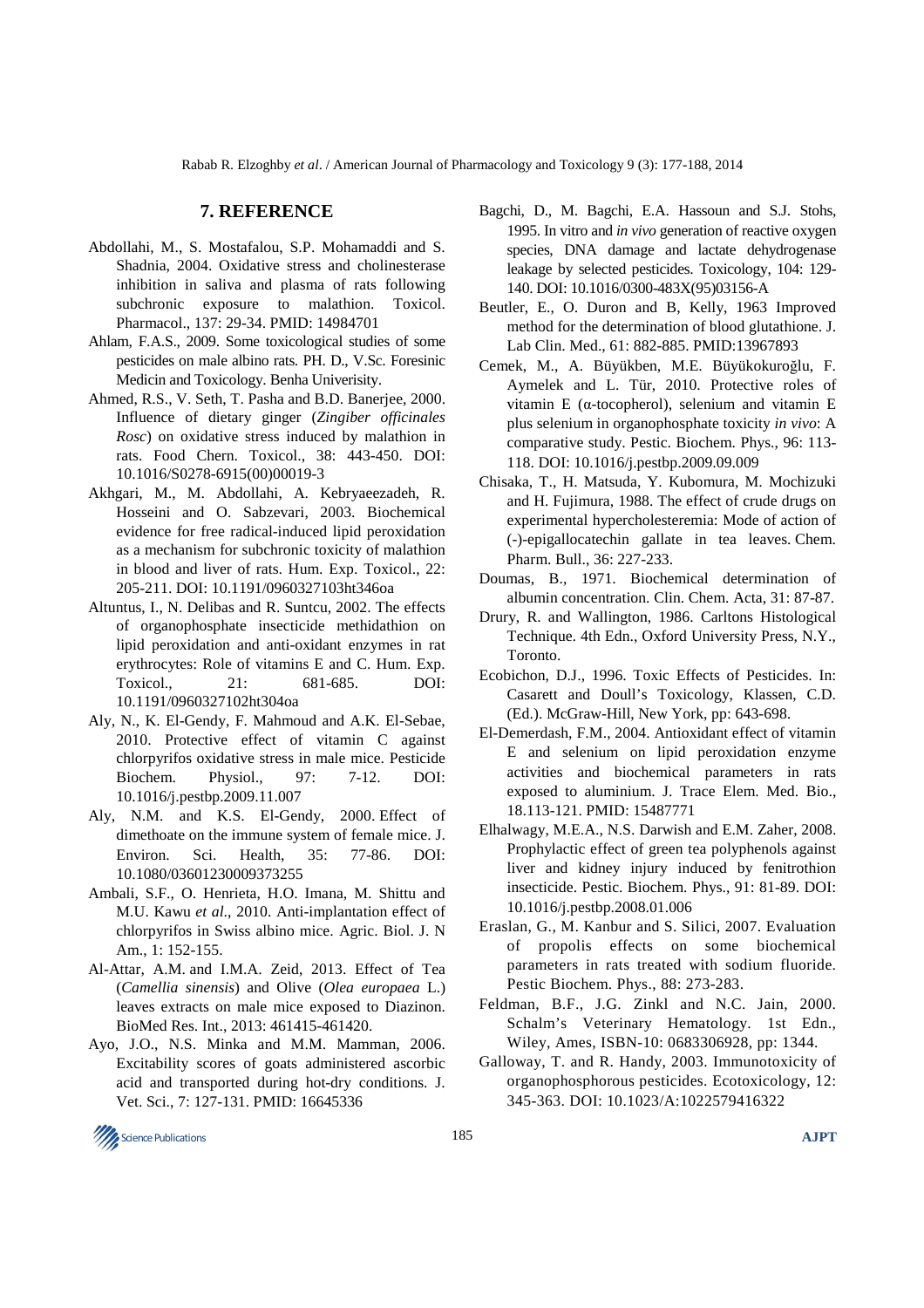- Gervais, J.A., B. Luukinen, K. Buhl and D. Stone, 2009. Malathion technical fact sheet. National Pesticide Information Center, oregon state university extension services
- Gomes, J., A.H. Dawodu, O. Lloyd, D.M. Revitt and S.V. Anilal, 1999. Hepatic injury and disturbed amino acid metabolism in mice following prolonged exposure to organophosphorus pesticides. Hum. Exp. Toxicol., 18: 33-37. PMID: 10025366
- Gultekin, F., N. Delibas, S. Yasar and I. Kilinc, 2001. *In vivo* changes in antioxidant systems and protective role of melatonin and a combination of vitamin C and vitamin E on oxidative damage in erythrocytes induced by chlorpyrifos-ethyl in rats. Arch. Toxicol., 75: 88-96. DOI: 10.1007/s002040100219
- Guo, Q., B. Zahao, S. Shen, J. Hou and J. Hu *et al*., 1999. ESR study on the structure-antioxidant activity relationship of tea catechins and their epimers. Biochem. Biophys. Acta, 1427: 13-23. DOI: 10.1016/S0304-4165(98)00168-8
- Hala, H.M., O.A.A.E. Aty, E.N. Morgan, S.M.S. Youssaf and A.M.H. Mackawy, 2011. Biochemical and ultra structure studies of the antioxidant effect of aqueous extract of hibiscus sabdariffa on the nephrotoxicity induced by organophosphorous pesticide (malathion) on the adult albino rats. J. Am. Sci., 7: 407-421.
- Hayes, J.M., H. Strauss and A.J. Kaufman, 1999. The abundance  ${}^{13}C$  of in marine organic matter and isotopic fractionation in the global biogeochemical cycle of carbon during the past 800 Ma. Chem. Geol., 161: 103-125. DOI: 10.1016/S0009-2541(99)00083-2
- Hazarika, A., S.N. Sarkar, S. Hajare, M. Kataria and J.K. Malik, 2003. Influence of malathion pretreatment on the toxicity of anilofos in male rats: A biochemical interaction study. Toxicology, 185: 1-8. DOI: 10.1016/S0300-483X(02)00574-7
- Heikal, T.M., A.T.H. Mossa, A.A.R. Mona and I. Gehan, 2012. The Ameliorating effects of green tea extract against cyromazine and chlorpyrifose induced liver toxicity in male rats. Asian J. Pharm. Clin. Res., 6: 48-55.
- Ho, C.T., Q. Chen, H. Shi, K.Q. Zhang and R.T. Rosen, 1992. Antioxidative effect of polyphenol extract prepared from various Chinese teas. Preventive Med., 21: 520-525. DOI: 10.1016/0091-7435(92)90059-Q
- Kalender, S., F.G. Uzun, D. Durak, F. Demir and Y. Kalender, 2010. Ion-induced hepatotoxicity in rats: The effects of vitamins C and E. Food Chem. Toxicol., 48: 633-63.
- Khaled, H., C. Serge, E. Feriel, M. Hatem and A. El Feki, 2009. Improvement effect of green tea on hepatic dysfunction, lipid peroxidation and antioxidant defence depletion induced by cadmium. Afr. J. Biotechnol., 8: 4233-4238.
- Khan, S.M., R.C. Sobti and L. Kataria, 2005. Pesticideinduced alteration in mice hepato- oxidative status and protective effects of black tea extract. Clin. Chim. Acta., 358: 131-138. PMID: 15885683
- Khan, S.A., S. Priyamvada, N.A. Arivarasu, S. Khan and A.N.K. Yusufi,, 2007. Influence of green tea on enzymes of carbohydrate metabolism, antioxidant defense and plasma membrane in rat tissues. Basic Nutr. Invest, 23: 687-95. DOI: 10.1016/j.nut.2007.06.007
- Khogali, F.A., J.B. Sheikh, S.A. Rahman, A.A. Rahim and M.H. Daghestani, 2005. Histopathological and hematological effects of dimethoate 40EC on some organs of albino mice. J. King Saud Univ., 18: 73-87.
- Kochmar, J. and D. Mossa, 1976. Foundamental of Clinical Chemistry. 1st Edn., W.B. Saunders Company Philadelphia.
- Kossmann, S., Z. Magner-Krezel, R. Sobieraj and Z. Szwed, 1997. The essesment of nephrotoxic effect based on the determination of the activity of some selected enzymes in urine. Przegel. Lek., 54: 707- 711. PMID: 9478090
- Larc, C., 1983. Monograph on the evaluation of carcinogenic risk of chemicals to man. Miscellaneous pesticides. International Agency for Research on Cancer, Lyon France
- Lin, Y.L., I.M. Juan, Y.L. Chen, Y.C. Liang and J.K. Lin, 1996. Composition of polyphenols in fresh tea leaves and associations of their oxygen-radicalabsorbing capacity with antiproliferative actions in fibroblast cells. J. Agric. Food Chem., 44: 1387- 1394. DOI: 10.1021/jf950652k
- Lorenz, M.1., S. Wessler, E. Follmann, W. Michaelis and T. Düsterhft *et al.*, 2004. A constituent of green tea, epigallocatechin-3-gallate, activates endothelial nitric oxide synthase by a phosphatidylinositol-3- OH-kinase-, cAMP-dependent protein kinase- and Akt-dependent pathway and leads to endothelialdependent vasorelaxation. J. Biol. Chem. 279: 6190- 5. PMID: 14645258
- EI-Gharieb, M.A., T.A. EI-Masry, A.M. Emara and M.A. Hashem, 2008. Potential hepatoprotective effects of vitamin E and Nigella sativa oil on hepatotoxicity induced by chronic exposure to malathion in human and male albino rats. J. Egypt Soc. Pharmacol. Exp. Ther., 29: 347-363.

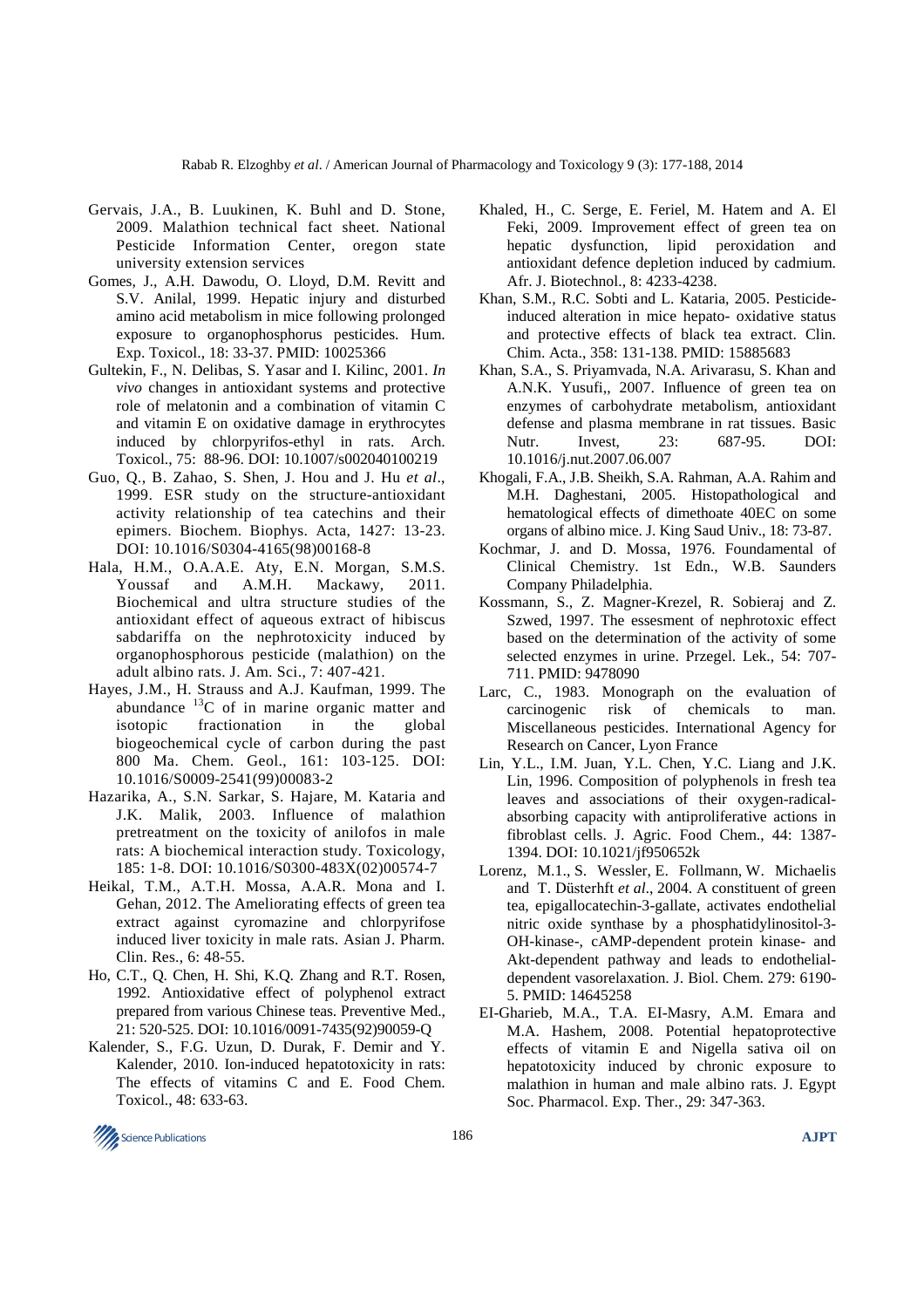Rabab R. Elzoghby *et al*. / American Journal of Pharmacology and Toxicology 9 (3): 177-188, 2014

- Manna, S., D. Bhattacharyya, T.K. Mandal and S. Das, 2004. Repeated dose toxicity of alfa cypermethrin in rats. J. Vet. Sci., 5: 241-245. PMID: 15365239
- Mansour, S.A. and A.H. Mossa, 2009. Lipid peroxidation and oxidative stress in rat erythrocytes induced by chlorpyrifos and the protective effect of zinc. Pesticides Biochem. Physiol., 93: 34-39. DOI: 10.1016/j.pestbp.2008.09.004
- Mansour, S.A and A.H. Mossa, 2010. Oxidative damage, biochemical and histopathological alterations in rats exposed to chlorpyrifos and the antioxidant role of zinc. Pesticide Biochem. Physiol., 96: 14-23. DOI: 10.1016/j.pestbp.2009.08.008
- Mansour, S.A. and A.H. Mossa, 2011. Adverse effects of exposure to low doses of chlorpyrifos in lactating rats. Toxicol. Ind. Health, 27: 213-224. DOI: 10.1177/0748233710384054
- McCord, J.M. and I. Fridovich, 1969. Superoxide dismutase. An enzymatic function for erithrocuprein (hemocuprein). J. Biol. Chem., 244: 6049-6055. PMID: 5389100
- Morcos, N.C., 1997. Modulation of lipid profile by fish oil and garlic combination. J. Nat. Med. Assoc., 89: 673-678. PMID: 9347681
- Morris, J.L. and A.G. Macleod, 1992. Colorimetric determination of uric acid: Estimation of 0.03 to 0.5 MG. Quantities by a new method. J. Biol. Chem., 50: 55-63.
- Nagymajtenyi, L., H. Schulz, A. Pappa and I. Desi, 1998. Developmental nrurotoxicological effects of lead and dimethoate in animal experiments. Neurotoxicology, 19: 617-622. PMID: 9745920
- Nishikimi, M., N. Rao and K.L. Yogi, 1972. Colorimetric determination of superoxide dismutase. Biochem. Bioph. Common., 46:849.854.
- Noroozi, M., W.J. Angerson and M.E.J. Lean, 1998. Effects of flavonoids and vitamin C on oxidative DNA damage to human lymphocytes. Am. J. Clin. Nutr., 67: 1210-1218.
- Ohkawa, H., N. Ohishi and K. Yagi, 1979. Assay for lipid peroxides in animal tissues by thiobarbituric acid reaction. Anal Biochem., 95: 351-358. DOI: 10.1016/0003-2697(79)90738-3
- Laurence, D.R. and A.L. Bacharach, 1964. Evaluation of Drug Activities: Pharmacometrics. 1st Edn., Academic Press, pp: 900.
- Paglia, D.E. and W.N. Valentine, 1967. Studies an quantative and qualitative characterization of erythrocyte glutathione peroxidase. Lab. Clin. Med., 70: 158-169. PMID: 6066618
- Pahwa, R. and V.C. Chatterjee, 1990. The toxicity of yellow oleander (Thevetia neriifolia juss) seed kernels to rats. Vet. Hum. Toxicol., 32: 561-4. PMID: 2264265
- Parola, M., A. Leonarduzzi, F. Biasi, E. Albano and M.E. Biocca *et al*., 1992. Vitamin E dietary supplementation protects against carbon tetrachloride-induced chronic liver damage and cirrhosis. Hepatology, 16: 1014- 1021. PMID: 1398481
- Patton, C.J. and S.R. Crouch, 1977. Spectrophotometric and kinetics investigation of the Berthelot reaction for the determination of ammonia. Anal. Chem., 49: 464-469. DOI: 10.1021/ac50011a034
- Piramanayagam, S. and B.M. Manohar 2002. Histological changes induced by malathion in rats. Ind. Vet. J., 79: 114-117.
- Piramanayagam, S., B.M. Manohar and A Sundararaj, 1996. Pathology of malathion toxicity in rats. Ind. Vet. J., 73: 734-737.
- Ranjbar, A., H. Solhi, F.J. Mashayekhi, A. Susanabdi and A. Rezaie *et al*., 2005. Oxidative stress in acute human poisoning with organophosphorus insecticides; a case control study. Environ. Toxicol. Pharmacol., 20: 88-99. DOI: 10.1016/j.etap.2004.10.007
- Reitman, S. and S. Frankel, 1957. Colorimetric method for determination of oxaloacetic transaminase. Am. J. Clin., 28: 56-56. PMID: 13458125
- Rezg, R., B. Mornagui, S. El-Fazaa and N. Gharbi, 2008. Evaluation of hepatic damage in subchronic exposure to malathion in rats: Effect on superoxide dismutase and catalase activities using native PAGE. C. R. Biol., 331: 655-662.
- Robak, J. and R.J. Gryglewski, 1988. Flavonoids are scavengers of superoxide anions. Biochem. Pharmacol., 37: 83-88. DOI: 10.1016/0006- 2952(88)90169-4
- Saadi, L., N. Lebaili and M. Benyoussi, 2008. Exploration of cytotoxic effect of malathion on some rat organs structure. Commun. Agric. Applied Biol. Sci., 73: 875-881. PMID:19226838
- Samanta, L. and G.B. Chainy, 1995. Hexachlorocyclohexane-induced changes in lipid peroxidation, superoxide dismutase and catalase activities and glutathione content in chick liver. Ind. J. Exp. Biol., 33: 131-133. PMID:7538972
- Schalam, S., 2000. Veterinary haematology.
- Seven, A., S. Güzel, O. Seymen, S. Civelek and M. Bolayirh *et al.*, 2004. Effects of vitamin E supplementation on oxidative stress in supplementation on oxidative stress in streptozotocin induced diabetic rats Investigation of liver and plasma. Yonsei Med. J., 45: 703-710. PMID: 15344213